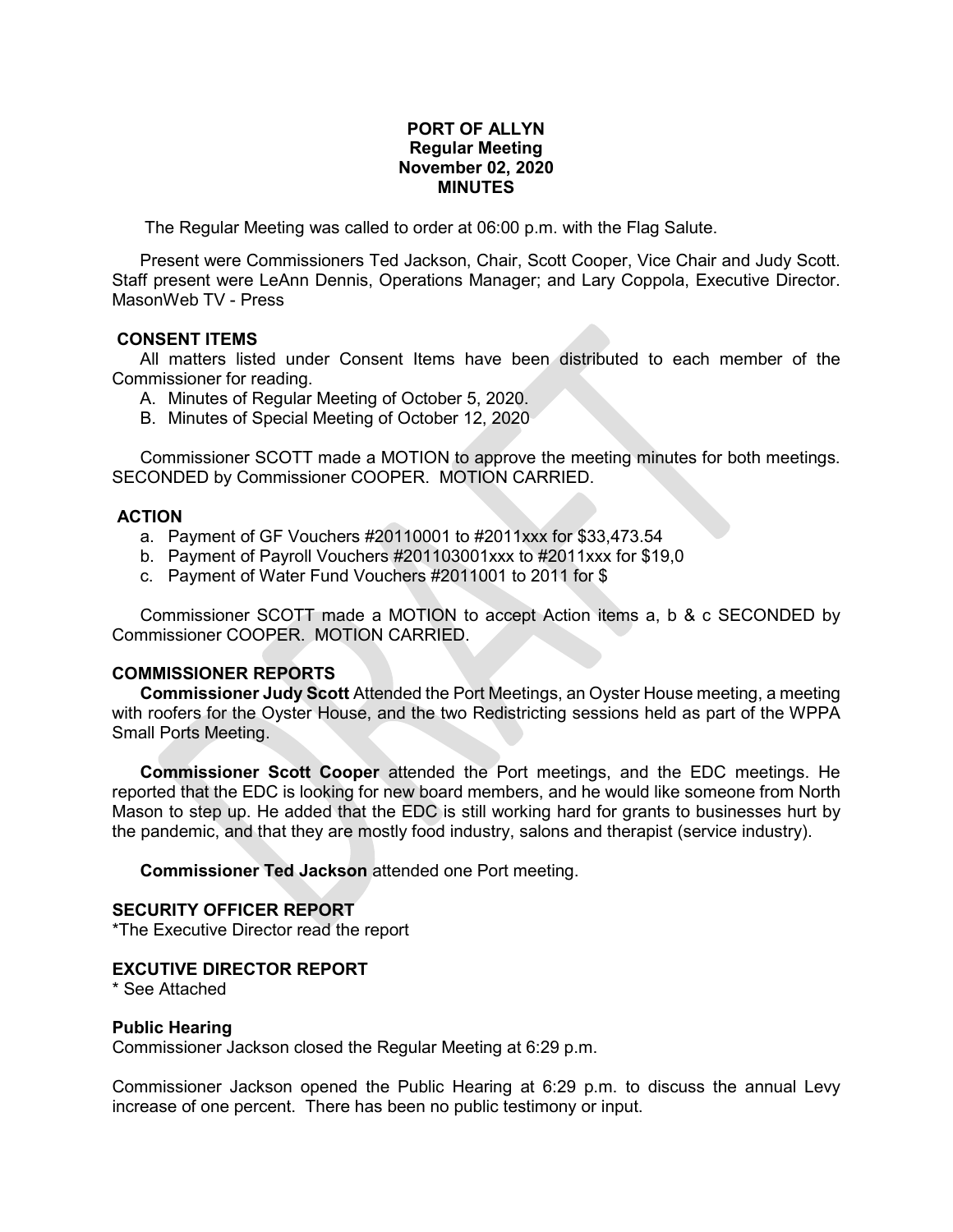Commissioner Jackson then closed the public hearing at 6:30 p.m. to re-open the Regular Meeting

#### **OLD BUSINESS**

\*See attached Executive Director's Report

#### **NEW BUSINESS**

Commissioner SCOTT made a MOTION to adopt Resolution 415 to increase the annual Levy amount by one percent. Commissioner Scott then read the resolution. Commissioner COOPER SECONDED the motion. MOTION CARRIED

Commissioner SCOTT read and then made a MOTION to adopt Resolution 414 approving the 2021 Annual Budget as presented. Commissioner COOPER SECONDED. MOTION CARRIED.

Commissioner SCOTT read and made a MOTION to adopt Resolution 416, updating the Port's Public Records Policy. Commissioner COOPER SECONDED. Commissioner Jackson objected vigorously and discussed his personal concerns about this resolution, stating he believed this Resolution was being presented specifically in response to a Public Records Request he had previously made – although he didn't intend it as a Public Records Request. It was pointed out to him that legally, a Public Records Request can come in any form, and does not need to come as a specific written request or be submitted on a specific form. While Commissioner Jackson strongly disagreed, the Executive Director stated that the update came directly from Steve DiJulio, the Port's legal Counsel, and the only changes made to what was a boilerplate form were to insert the Port's name in the appropriate places, and no other changes were made. Commissioner Jackson expressed his doubts about the accuracy of that statement. The MOTION CARRIED with Commissioners Cooper and Scott voting Yea and Commissioner Jackson voting Nay.

Commissioner SCOTT made a MOTION to adopt Resolution 417, an update that extended a previous Resolution dealing with the State's COVID 19 mandates. Commissioner COOPER SECONDED. MOTION CARRIED.

The Board directed the Executive Director to sign the Levy Certification form for Mason County.

Discussion about the Allyn Carey Water System letter requesting permission to use the Port's well as a pressure test comparison well. Commissioner Cooper stated he was not prepared to make a decision about the request, as he needs time to think about it and gather more information. He requested that it be tabled until the next Regular Meeting. Commissioner Scott expressed her concern also, as did Commissioner Jackson.

# **GOOD OF THE ORDER**

Commissioner Cooper discussed taking the locks off the Port's fire hydrants, and said he would like to properly maintain the fire hydrants. The Executive Director said he will be discussing this with the new water system managers.

Commissioner Scott reported the Oyster House will have a new roof this coming week.

Commissioner Cooper reported the totem pole at the Waterfront Park was carved by George Kenney, and was not a Native American or Tribal artifact as first thought. He suggested that instead of totem pole, the Port could put new carving there, or possibly something else to commemorate the Port's centennial.